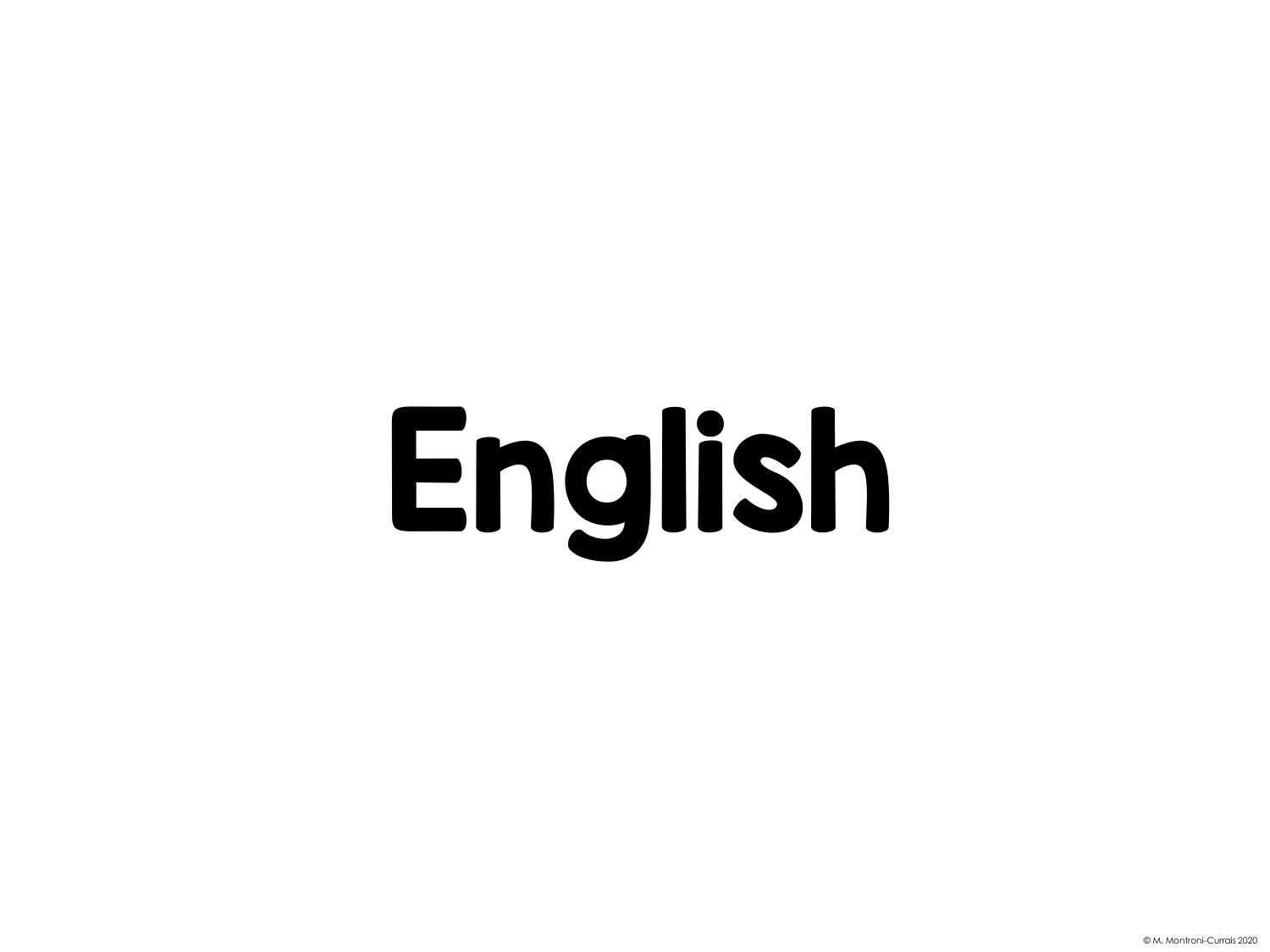## ESL at Home K-2 Weeks 1-2 Use notebook paper to complete these activities. Do one each day!

| Monday                                                                                                                                                                                                      | Tuesday                                                                                                    | Wednesday                                                                                                                              | Thursday                                                                                                           | Friday                                                                                                                                                                                                      |
|-------------------------------------------------------------------------------------------------------------------------------------------------------------------------------------------------------------|------------------------------------------------------------------------------------------------------------|----------------------------------------------------------------------------------------------------------------------------------------|--------------------------------------------------------------------------------------------------------------------|-------------------------------------------------------------------------------------------------------------------------------------------------------------------------------------------------------------|
| Watch a TV show<br>or movie.<br>List:<br>Title<br>Characters<br>Setting<br>Beginning<br>Middle<br>End                                                                                                       | Use objects in<br>your house to<br>invent something.<br>Illustrate it and<br>label it.                     | What do you look<br>like? Use a mirror<br>to draw and label<br>yourself.                                                               | Write a word that<br>that starts with<br>every letter of the<br>alphabet.<br>Example:<br>A: apple<br>$B:$ boy      | Use a toothbrush<br>to measure 5<br>things in your<br>house.<br>Toothbrush Measuring<br>The<br>is toothbrushes long.<br>The<br>toothbrushes long.<br>The<br>toothbrushes long.<br>toothbrushes long.<br>The |
| Monday                                                                                                                                                                                                      | Tuesday                                                                                                    | Wednesday                                                                                                                              | Thursday                                                                                                           | Friday                                                                                                                                                                                                      |
| Find 10 things that<br>are heavy. Draw<br>them or write a<br>list.<br>Find 10 things that<br>are red.<br>Draw them or<br>write a list.<br>Find 10 things that<br>are soft.<br>Draw them or<br>write a list. | Stack cans and<br>boxes to make a<br>tower. Stand<br>back and throw a<br>small pillow to<br>knock it down. | Write a message<br>to someone, then<br>write it<br>backwards. Ask<br>them to figure it<br>out!<br>Example:<br>I love you<br>uoy evol I | Write an acrostic<br>poem using your<br>name.<br>Example:<br><b>R:</b> Really fun<br>O: Outgoing<br>Y: yellow hair | Watch two TV<br>shows or movies<br>and pick two<br>characters.<br>Draw a cartoon<br>of them meeting<br>each other.<br>C M. Montroni-Currais<br>2020                                                         |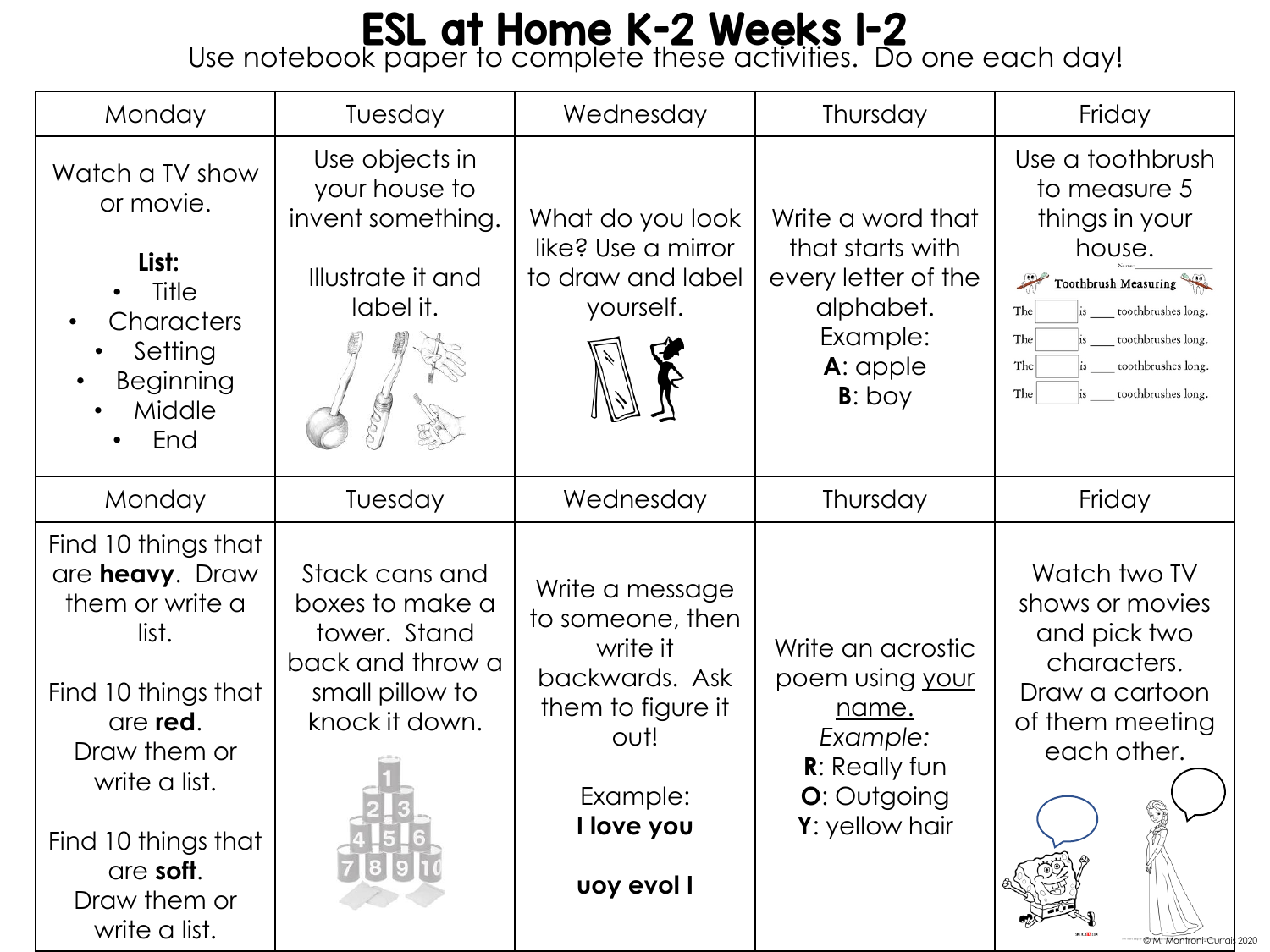#### ESL at Home K-2 Weeks 3-4 Use notebook paper to complete these activities. Do one each day!

| Monday                                                                                                   | Tuesday                                                                               | Wednesday                                                                                     | Thursday                                                                                                                   | Friday                                                                                                                                                                 |
|----------------------------------------------------------------------------------------------------------|---------------------------------------------------------------------------------------|-----------------------------------------------------------------------------------------------|----------------------------------------------------------------------------------------------------------------------------|------------------------------------------------------------------------------------------------------------------------------------------------------------------------|
| Read a book to<br>your family. Take<br>turns retelling the<br>story.                                     | Make a T-chart.<br>Make a list of<br>opposites, like big<br>and small, yes<br>and no. | Find food in your<br>house, like<br>crackers or water<br>bottles. Write or<br>draw a math     | Go outside. Tell<br>someone what<br>you see, hear,<br>think, feel, and<br>smell.                                           | Choose an<br>animal. Draw it<br>and label its body<br>parts. Write<br>about how it                                                                                     |
|                                                                                                          | <b>Small</b><br><b>Big</b><br>Yes<br><b>No</b><br><b>Happy</b><br>Sad                 | story problem.<br>Omar has 6 crackers.<br>Neveah ate three. How<br>many are left?             |                                                                                                                            | moves.                                                                                                                                                                 |
| Monday                                                                                                   | Tuesday                                                                               | Wednesday                                                                                     | Thursday                                                                                                                   | Friday                                                                                                                                                                 |
| Create shadow<br>shapes on the<br>wall. How many<br>different shapes<br>can you make<br>with your hands? | Use crackers or<br>candy to write<br>words you find in<br>your home.<br>Candy         | Take a walk in<br>your<br>neighborhood.<br>Use sticks, leaves,<br>and rocks to<br>make words. | Sort your clothes<br>or toys into<br>rainbow order.<br>Sort your clothes<br>or toys into order,<br>biggest to<br>smallest. | Use the food in<br>your house to<br>create a menu<br>with prices.<br><b>Example:</b><br>$Milk = $2.00$<br><b>Bananas = <math>\$3.00</math></b><br>$lce$ cream = \$1.00 |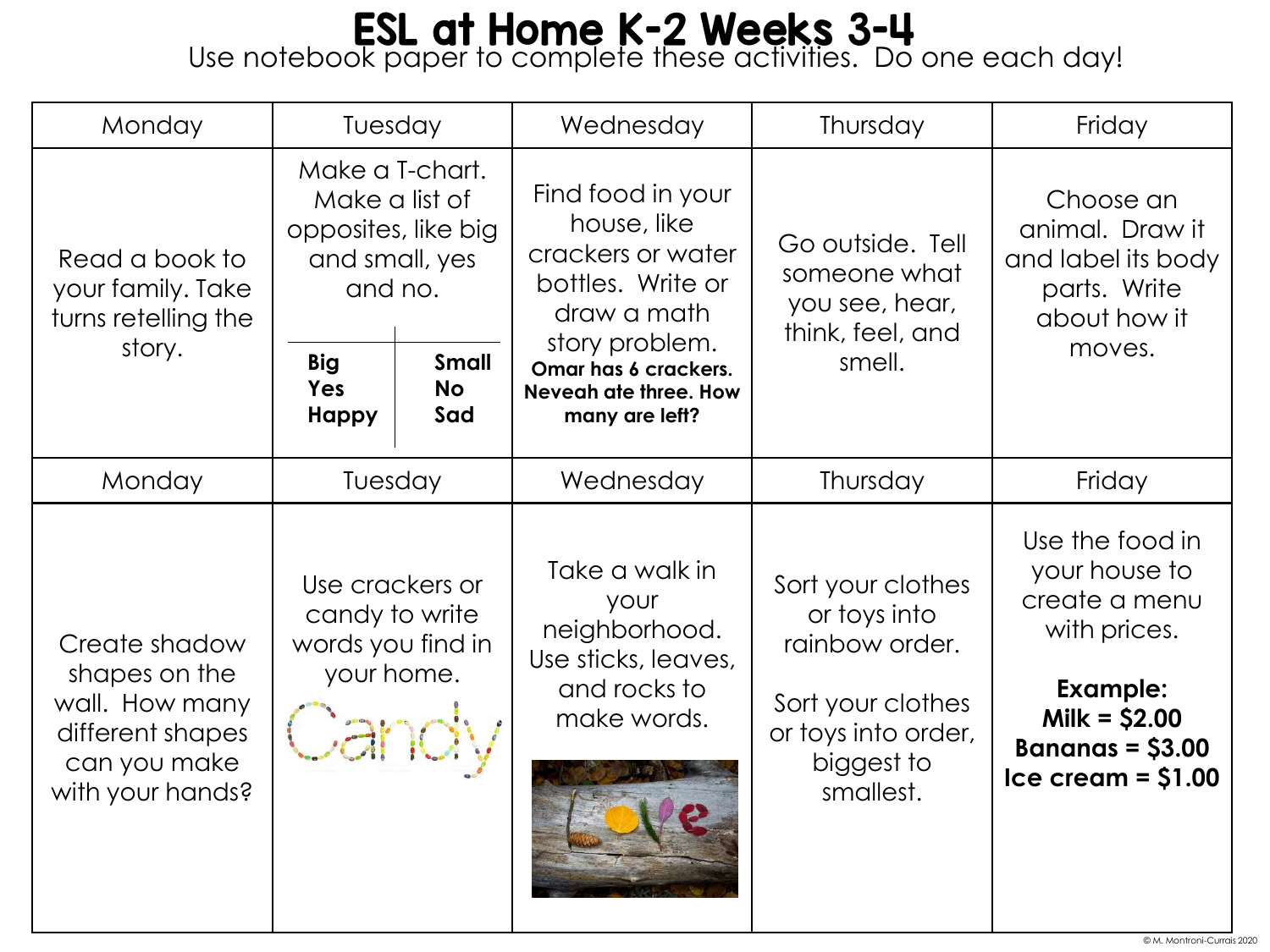## ESL at Home 3-5 Weeks 1-2 Use notebook paper to complete these activities. Do one each day!

| Monday                                                                                                                                                    | Tuesday                                                                                                                                                                                                   | Wednesday                                                                                                                          | Thursday                                                                                                                                                         | Friday                                                                                                                                                                                                                         |
|-----------------------------------------------------------------------------------------------------------------------------------------------------------|-----------------------------------------------------------------------------------------------------------------------------------------------------------------------------------------------------------|------------------------------------------------------------------------------------------------------------------------------------|------------------------------------------------------------------------------------------------------------------------------------------------------------------|--------------------------------------------------------------------------------------------------------------------------------------------------------------------------------------------------------------------------------|
| Choose any TV<br>show or movie.<br>Write the title,<br>characters,<br>setting,<br>beginning,<br>middle, and end.                                          | Use things you<br>can find in your<br>house to invent<br>something new.<br>Illustrate and<br>label it. Write<br>about how you<br>would use this<br>invention to solve<br>a problem.                       | Write a letter to<br>your teacher<br>about what you<br>did today. Use<br>words like first,<br>next, then, last,<br>and finally.    | Find something in<br>your house that<br>starts with every<br>letter of the<br>alphabet.<br>Example:<br>A: airplane toy<br><b>B</b> : bread                       | Choose<br>something in your<br>house to use as a<br>measuring tool,<br>like a water bottle<br>or a spoon.<br>Measure 10 things<br>with that tool and<br>make a list.<br><b>Example: My bed</b><br>is 12 water bottles<br>long. |
| Monday                                                                                                                                                    | Tuesday                                                                                                                                                                                                   | Wednesday                                                                                                                          | Thursday                                                                                                                                                         | Friday                                                                                                                                                                                                                         |
| Find 30 objects in<br>your home. Sort<br>them into lists.<br>Example: things<br>that are red,<br>things that are<br>plastic, things that<br>are magnetic. | Roll up three<br>pieces of paper<br>to make tubes.<br>Stand them up.<br>See how many<br>things you can<br>stack on top of<br>the tubes.<br>Make a list of all<br>the things you<br>were able to<br>stack. | Create a<br>scavenger hunt<br>for your family.<br>Hide things<br>around your<br>house, then write<br>clues to help<br>them search. | Write acrostic<br>poems to<br>describe each<br>member of your<br>family (even your<br>pets!)<br>Example:<br>M - magical<br><b>A</b> - ambitious<br>X - eXcellent | Think of two<br>characters from<br>two different<br>books or shows.<br>Write a story<br>about what might<br>happen if they<br>met each other.                                                                                  |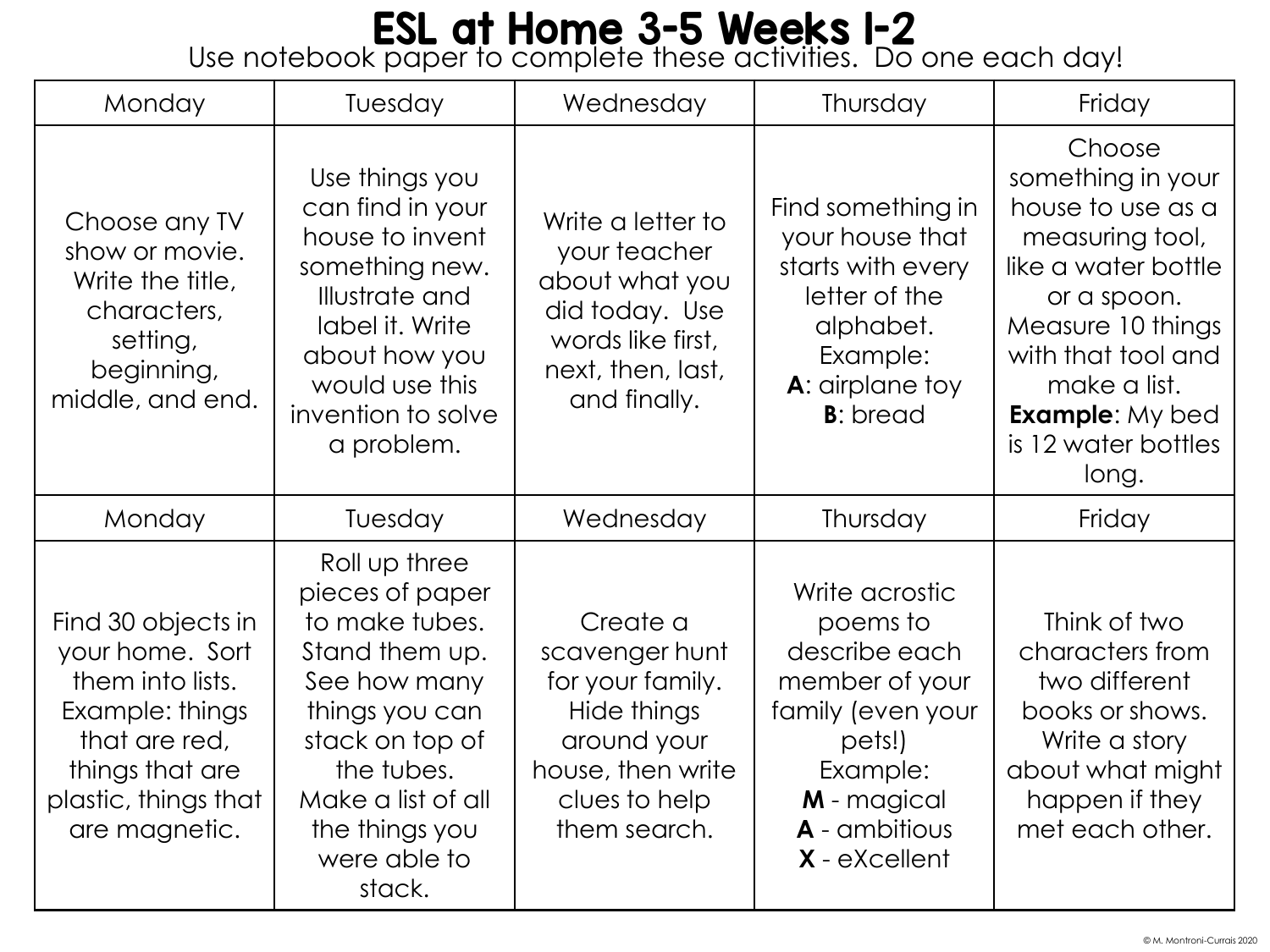### ESL at Home 3-5 Weeks 3-4 Use notebook paper to complete these activities. Do one each day!

| Monday                                                                                                                                   | Tuesday                                                                                    |       | Wednesday                                                                                                                                                                            | Thursday                                                                                           | Friday                                                                                                                                                                                     |
|------------------------------------------------------------------------------------------------------------------------------------------|--------------------------------------------------------------------------------------------|-------|--------------------------------------------------------------------------------------------------------------------------------------------------------------------------------------|----------------------------------------------------------------------------------------------------|--------------------------------------------------------------------------------------------------------------------------------------------------------------------------------------------|
| Read a book to<br>your family, but<br>don't let them<br>see the title. Let<br>them take turns to<br>guess the title.                     | Make a T-chart.<br>Make a list of<br>opposites in your<br>home.<br>washer<br>fork<br>spoon | dryer | Find food in your<br>house, like<br>crackers or water<br>bottles. Write or<br>draw a word<br>problem.<br>Omar has 36 crackers.<br>Neveah ate twenty-<br>three. How many are<br>left? | Go outside. Write<br>and draw what<br>you see, hear,<br>think, feel, and<br>smell.                 | Choose two<br>animals. Draw<br>and label their<br>body parts.<br>Create a venn<br>diagram to<br>compare them.                                                                              |
| Monday                                                                                                                                   | Tuesday                                                                                    |       | Wednesday                                                                                                                                                                            | Thursday                                                                                           | Friday                                                                                                                                                                                     |
| Create a shadow<br>puppet story on<br>the wall. Write<br>the title.<br>characters,<br>problem, solution,<br>and ending to<br>your story. | Use crackers or<br>candy to write<br>words you find in<br>your home.<br>Candy              |       | Take a walk in<br>your<br>neighborhood.<br>Use sticks, leaves,<br>and rocks to<br>leave messages<br>for your<br>neighbors.                                                           | Think of someone<br>you would like to<br>interview. Write<br>them a letter with<br>your questions. | Use the food in<br>your house to<br>create a menu<br>with prices. Use<br>them to write<br>word problems.<br><b>Example:</b><br>$Milk = $2.00$<br>Bananas = $$3.00$<br>$lce$ cream = \$1.00 |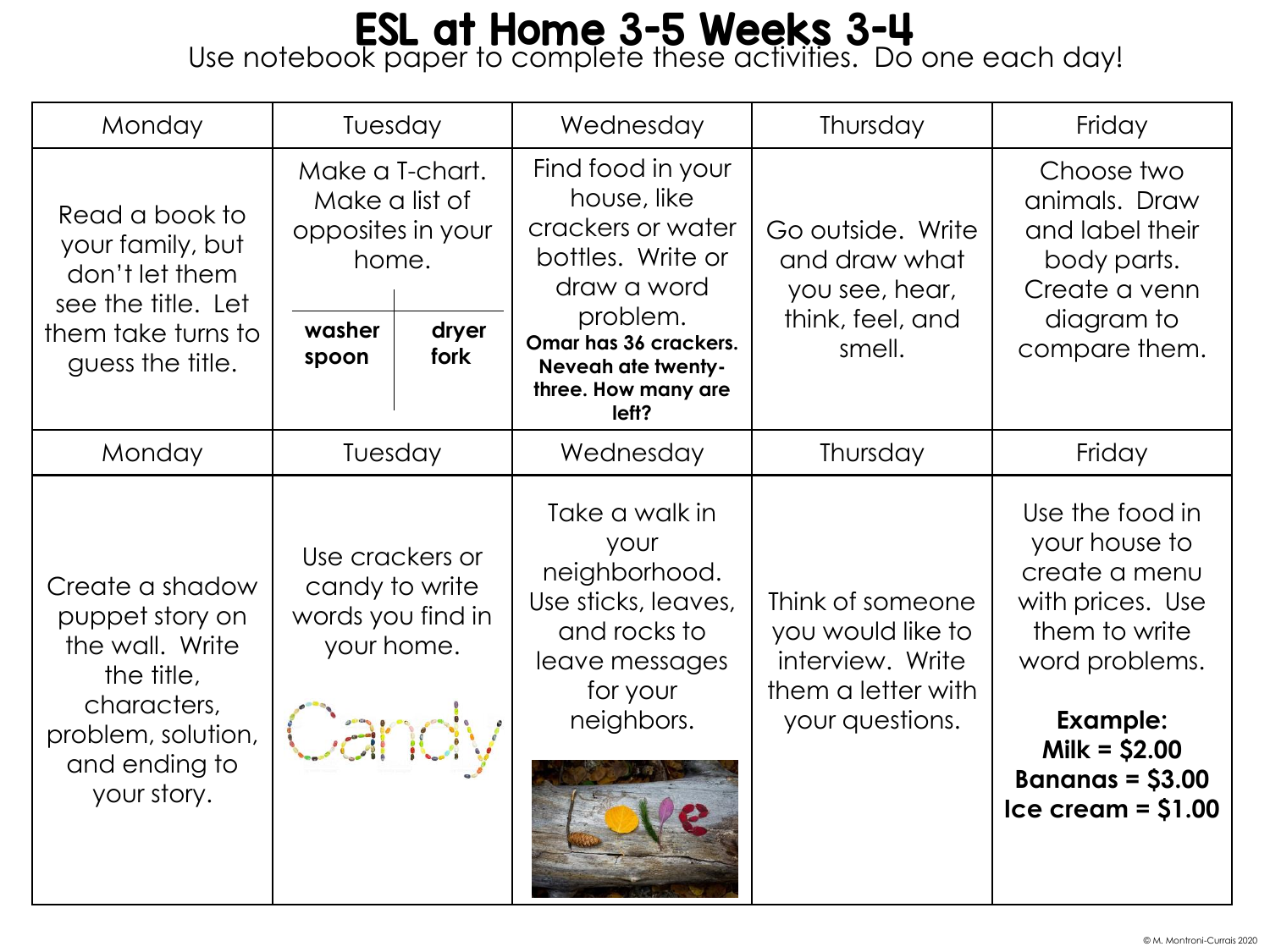# ESL At Home 6-8 Weeks 1-2 Use notebook paper to complete these activities. Do one each day!

| Monday                                                                                                                                                    | Tuesday                                                                                                                                                                                                   | Wednesday                                                                                                                                                                                                                                                 | Thursday                                                                                                                                                                                       | Friday                                                                                                                                                                                                                                     |
|-----------------------------------------------------------------------------------------------------------------------------------------------------------|-----------------------------------------------------------------------------------------------------------------------------------------------------------------------------------------------------------|-----------------------------------------------------------------------------------------------------------------------------------------------------------------------------------------------------------------------------------------------------------|------------------------------------------------------------------------------------------------------------------------------------------------------------------------------------------------|--------------------------------------------------------------------------------------------------------------------------------------------------------------------------------------------------------------------------------------------|
| Choose any<br>book, TV show or<br>movie. Write a 1<br>paragraph<br>summary, and<br>then write and<br>illustrate an<br>alternate ending.                   | Use things you<br>can find in your<br>house to invent<br>something new.<br>Illustrate and<br>label it. Write<br>about how you<br>would use this<br>invention to solve<br>a problem.                       | Create a cipher<br>code, then write<br>a message to a<br>family member.<br>See if they can<br>unlock the code.<br>EX:<br>$G$ H<br>B C <br>$D$ $E$ $F$<br>Α<br>$\mathsf{X}$<br>$\mathsf Z$<br>ΥI<br>W<br>$\mathsf{V}$<br>U<br>$\mathsf{T}$<br>$\mathsf{S}$ | For each letter of<br>the alphabet, find<br>four objects in<br>your house that<br>begin with the<br>letter.<br>Example:<br>A: airplane toy,<br>animal crackers<br><b>B</b> : bread<br>C:<br>D: | Choose<br>something in your<br>house to use as a<br>measuring tool,<br>like a water bottle<br>or a spoon.<br>Measure 10 things<br>with that tool and<br>make a list.<br>Example: My bed<br>$= 12$ water bottles<br>by 16 water<br>bottles. |
| Monday                                                                                                                                                    | Tuesday                                                                                                                                                                                                   | Wednesday                                                                                                                                                                                                                                                 | Thursday                                                                                                                                                                                       | Friday                                                                                                                                                                                                                                     |
| Find 30 objects in<br>your home. Sort<br>them into lists.<br>Example: things<br>that are red,<br>things that are<br>plastic, things that<br>are magnetic. | Roll up three<br>pieces of paper<br>to make tubes.<br>Stand them up.<br>See how many<br>things you can<br>stack on top of<br>the tubes.<br>Make a list of all<br>the things you<br>were able to<br>stack. | Create a<br>scavenger hunt<br>for your family.<br>Hide things<br>around your<br>house, then write<br>clues to help<br>them search.                                                                                                                        | Observe the cars<br>that pass by your<br>home in 1 hour.<br>Tally the color of<br>each car. Create<br>ratios to explain<br>the probability of<br>a certain color<br>car passing by.            | Think of two<br>characters from<br>two different<br>books or shows.<br>Write a story<br>about what might<br>happen if they<br>met each other.                                                                                              |